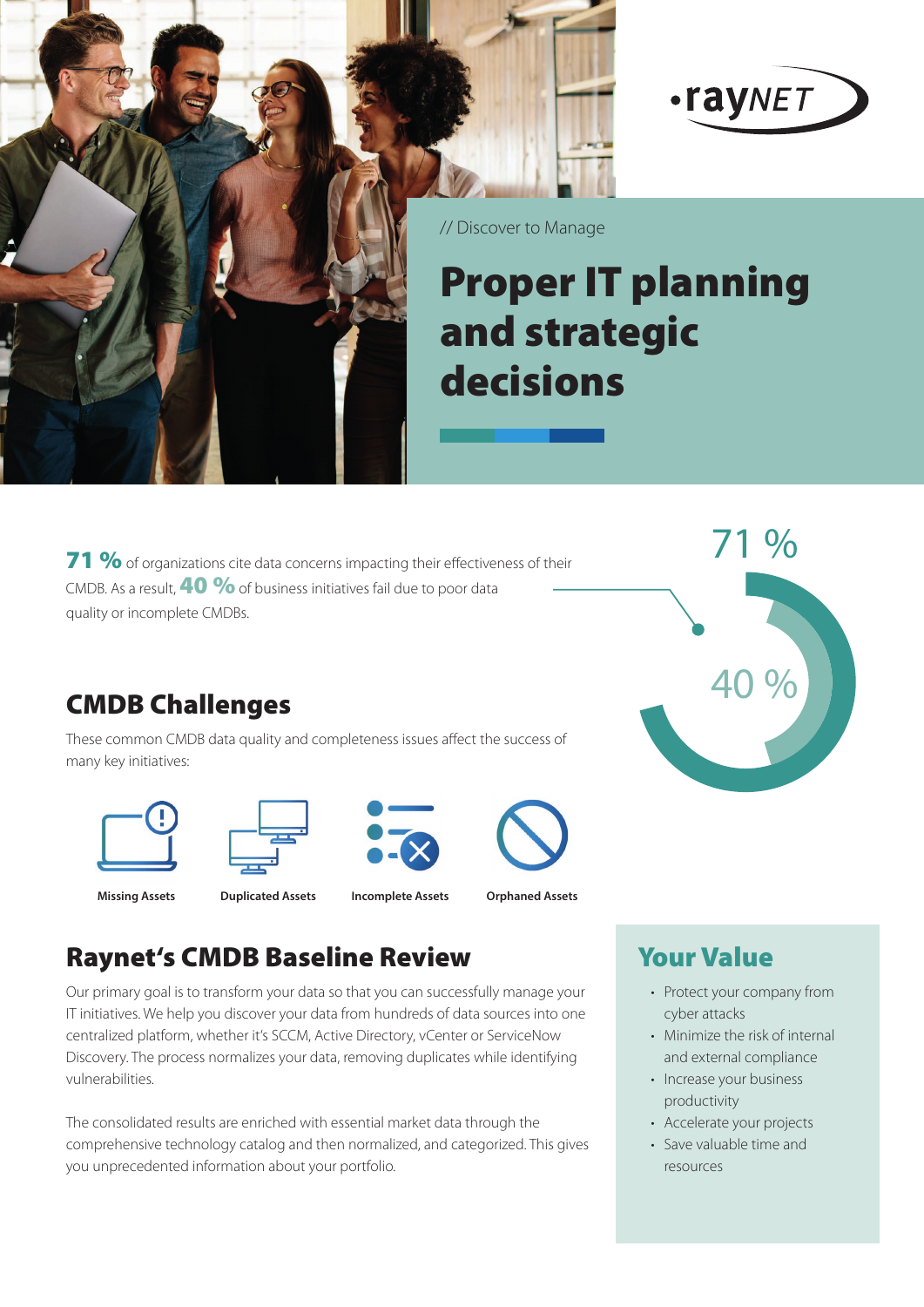

## **RayVentory Unified Data Platform**

A 3-step solution ensuring high quality and complete data for your CMDB.



There are **three steps** to getting the most out of your IT spendings for your CMDB:

#### Step 1:

#### Raynet CMDB Baseline Review.

First, the quality of the CMDB is evaluated by matching technical sources. The result is a transparent evaluation and presentation of, for example, duplicated, orphaned, missing or incomplete CI data.

#### Step 2:

#### Correction of data gaps and normalization of data.

Your assets are normalized and enriched with additional data attributes from the technology catalog, such as vulnerability, support and version information afterwards.

#### Step 3:

#### Continuous Monitoring.

To ensure that your CMDB remains up-to-date and complete, our solution continuously assesses your CMDB to provide constant monitoring. This way, you can always ensure that your CMDB is 100% trustworthy and reliable.